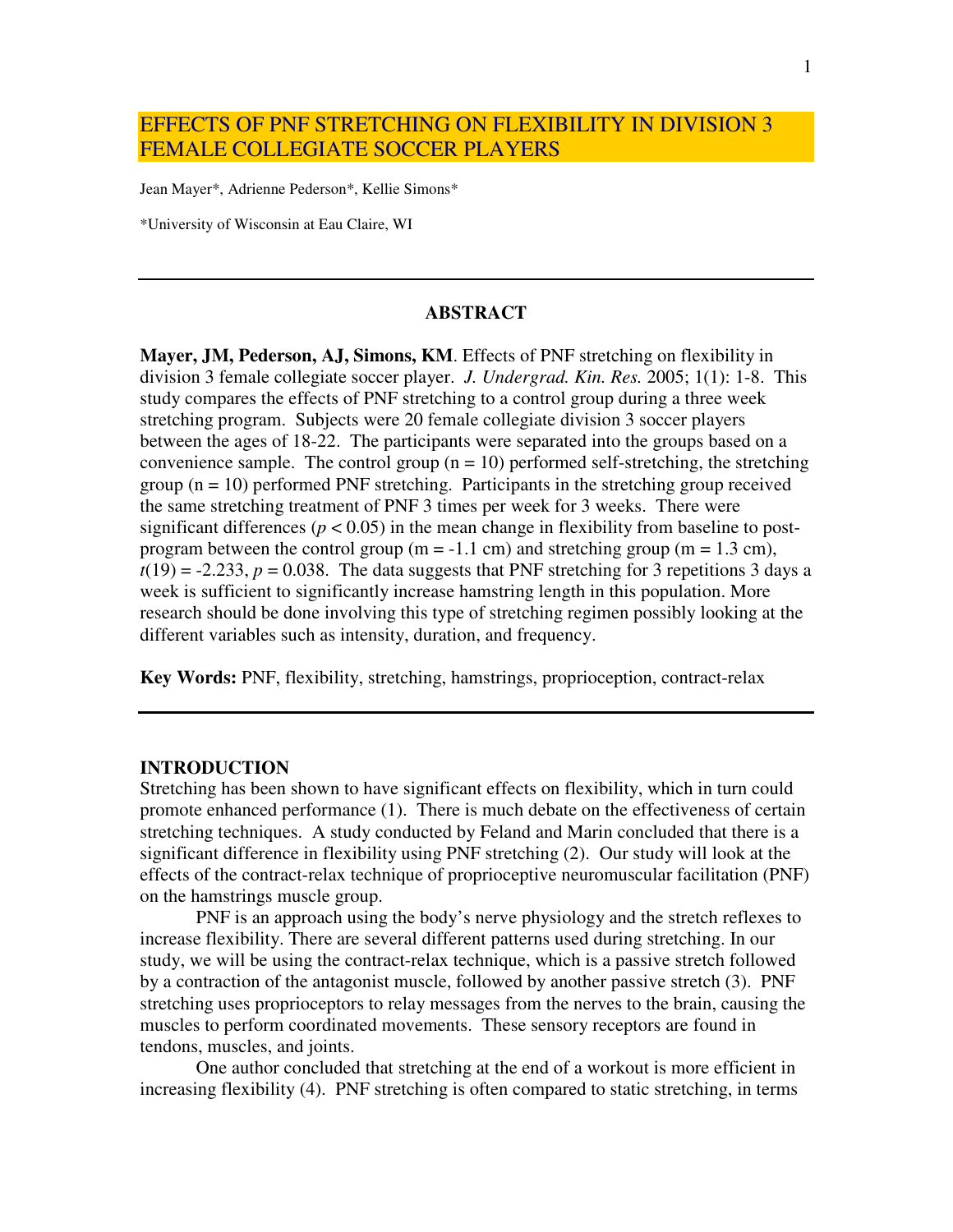of effectiveness. Studies conducted by Funk and Swank et al. conclude that combining exercise and PNF stretching enhances hamstring flexibility (5). There have also been conflicting reports in the effectiveness of PNF stretching. In one study, the authors concluded that PNF stretching is likely to decrease activity in the muscle spindle, which in turn could lead to an increased risk of muscle or tendon injury (1). A study conducted by Rowlands et al. conducted a study to assess the effect of two isometric contractions during PNF to increase hip flexion. The study concluded that flexibility was significantly lower in the control group after 6 weeks of stretching (6).

The purpose of this study is to determine if PNF stretching shows increases in flexibility measurements vs. a control group. We planned to do this by conducting a 3 week PNF stretching program. We hypothesized that PNF stretching will increase flexibility in comparison to a control group.

## **METHODS**

#### **Subjects**

20 division 3 female collegiate soccer players (age =  $19.2 \pm 1.1$  years) volunteered to participate in our study. Participants were randomly selected, seemingly healthy active individuals. They were selected through the use of a questionnaire, and assigned to either group based on a convenience sample. Ten subjects were placed in a control group, another 10 subjects in an experimental group. Each participant signed a consent form to participate in this study. The study and consent form were approved by the University Human Subjects IRB.

### **Instrumentation**

For our initial baseline flexibility assessment, we used a standard sit-and-reach box (Figure 1). This gave us valid and reliable results. We took 3 measurements and use the average score for the initial assessment. For the stretching, we used a partner-assisted stretch. The stretching that was performed was a form of contract-relax PNF stretching (Figure 2). PNF stretching is a passive-assisted stretch for held for 20 seconds followed then by an 8 second isometric contraction against the instructor's manual resistance. The passive stretch was performed 3 times, with an isometric contraction in between each passive stretch. The routine for our PNF stretching was as follows: passive stretch (20 sec), isometric contraction (8 sec), passive stretch (20 sec), isometric contraction (8 sec), and passive stretch (20 sec). Subjects were requested not to do PNF stretching on the days we did not stretch them. The control group was asked to perform their normal stretching routine, which varied per individual. This will ensure adherence to our program.

For the final assessment, we used a sit-and-reach box once again, using the average of 3 trials. The study was conducted 3 times a week for 3 weeks. A final sitand-reach test was administered following the 3 week trial to determine whether flexibility was increased.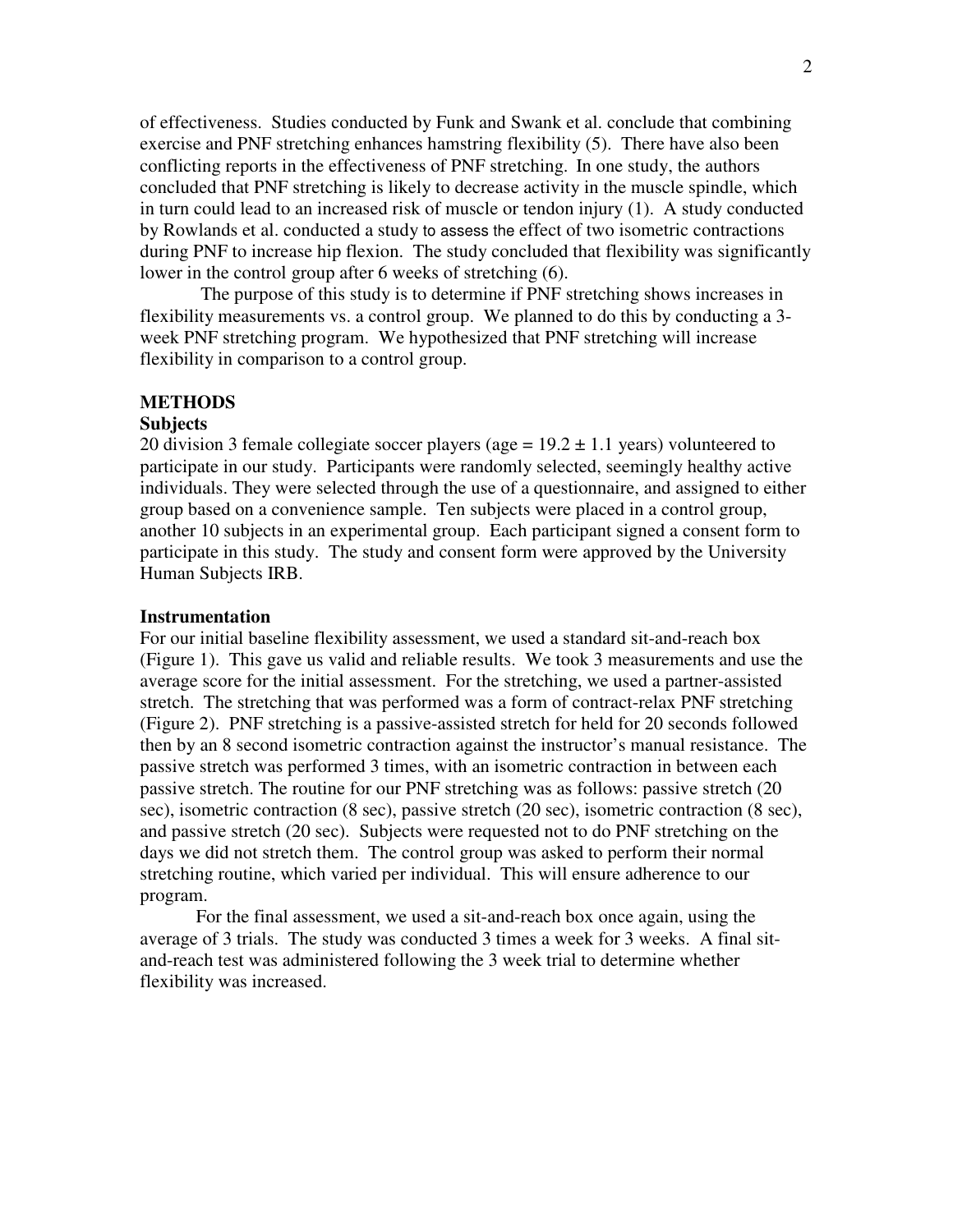

**Figure 1. Sit-and-Reach Testing**

**Figure 2. PNF Contract-Relax Stretching**



### **Procedures**

We kept track of initial/final assessment and put the data into SPSS. We also kept track of each time we stretched, the time, which participant was missing, or who did not get stretched and the reason. Instructions were given to the subjects before any stretching was performed. We did not stretch any individuals who were injured, or those who were prone to specific injuries of the hamstrings. This was done to protect the welfare and health of the athletes in the study. Adherence was monitored by daily interaction and motivation of the athletes.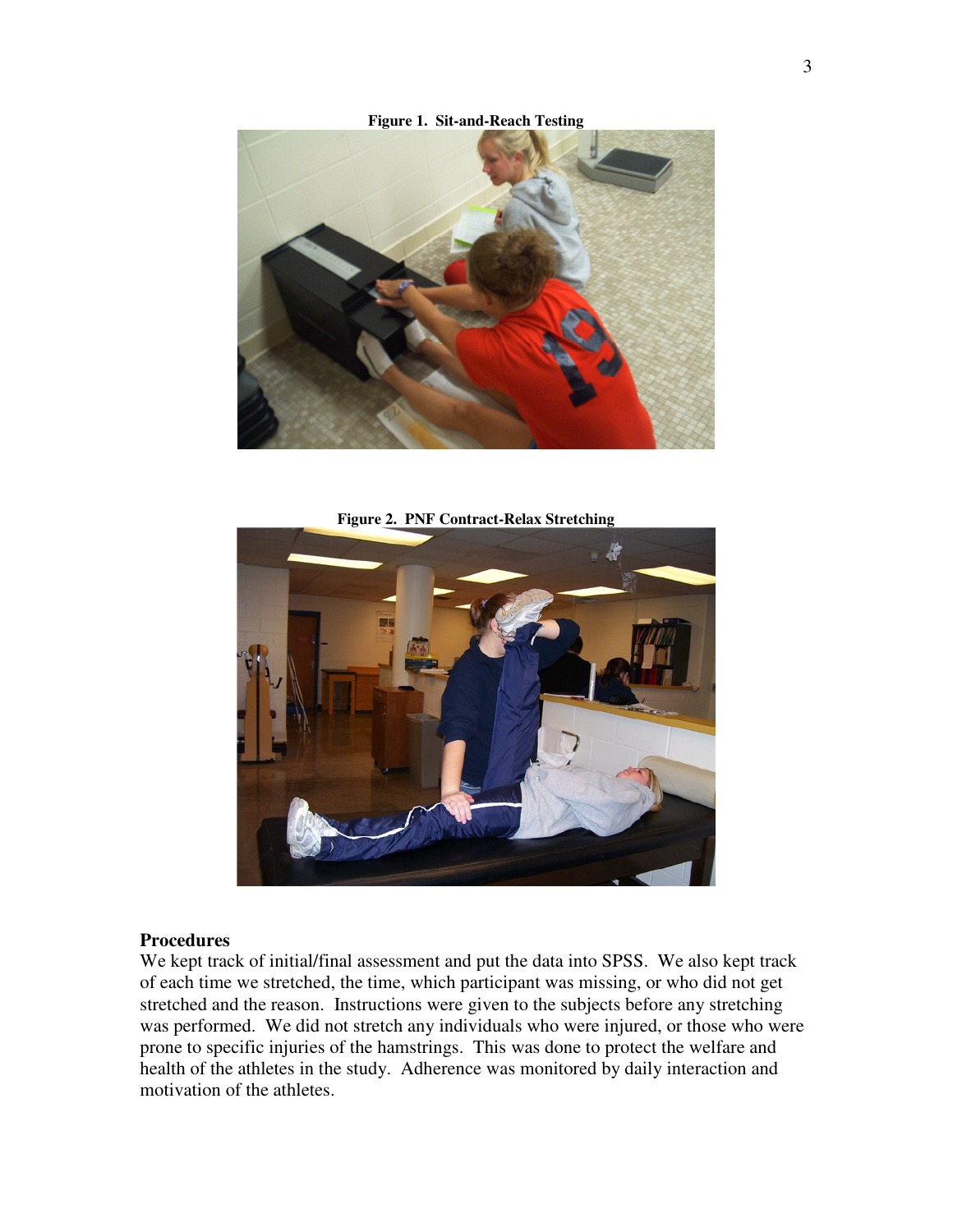## **Statistical Analyses**

Before our study was conducted, the significance level was established at  $p \leq 0.05$ . We analyzed our data using the statistical software SPSS. The independent variables are the control group and the stretching group. The dependent variable is flexibility. We compared the initial baseline scores to the final baseline scores in each group. T-tests were used to determine the mean between the experimental and control groups. Sample size was pre-determined by the number of athletes on the soccer team.

## **RESULTS**

A total of 20 female collegiate soccer players (18-22 years of age) participated in our study. A chart of their demographics can be found below in Table 1. The average weight of the control group was (128.2 lbs  $\pm$  16.8) and the stretching group was (137.3 in.  $\pm$ 13.4).

**Table 1.** Subject demographics from both groups  $(N = 20)$ . Mean  $\pm$  SD

| <b>FEMALES <math>n = 20</math></b> |                  |  |  |  |
|------------------------------------|------------------|--|--|--|
| Age (yrs)                          | $19.2 \pm 1.2$   |  |  |  |
| <b>Height</b> (in)                 | $65.4 \pm 2.3$   |  |  |  |
| <b>Weight (lbs)</b>                | $131.4 \pm 15.1$ |  |  |  |

There were no significant differences at baseline between the stretching  $(m = 36.0)$  and control groups (m = 34.2),  $t(19) = 0.6$ ,  $p \ge 0.05$ . There were also no differences poststretching between the stretching (m = 37.3) and control groups (m = 33.1),  $t(19) = 1.631$ ,  $p \ge 0.05$ . However, there were significant differences ( $p < 0.05$ ) in the mean change in flexibility from baseline to post-program between the control group ( $m = -1.1$  cm) and stretching group (m = 1.3 cm),  $t(19) = -2.233$ ,  $p = 0.038$ .

#### **Table 2. Group Statistics**

|             | <b>Group</b>     | N  | <b>Mean</b> | <b>Std. Deviation</b> |
|-------------|------------------|----|-------------|-----------------------|
| Pre         | stretching group | 10 | 36.0        | 8.4                   |
|             | control group    | 10 | 34.2        | 6.5                   |
| <b>Post</b> | stretching group | 10 | 37.3        | 6.5                   |
|             | control group    | 10 | 33.1        | 5.4                   |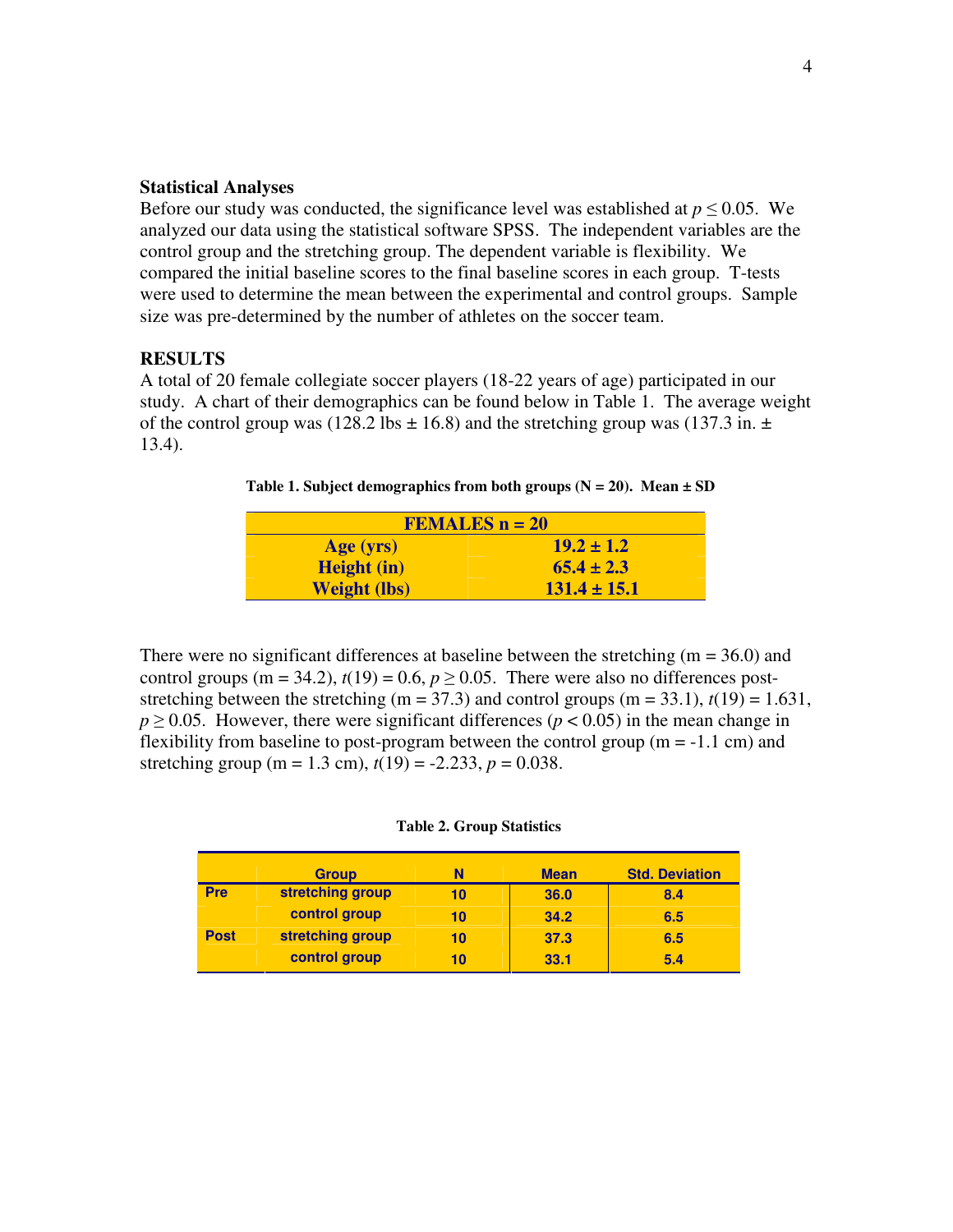## **Figure 3. Mean Sit and Reach Scores Before and After PNF Program**



**Preflexibility vs. Postflexibility (stretching)**



![](_page_4_Figure_4.jpeg)

# **Preflexibility vs. Postflexibility (control)**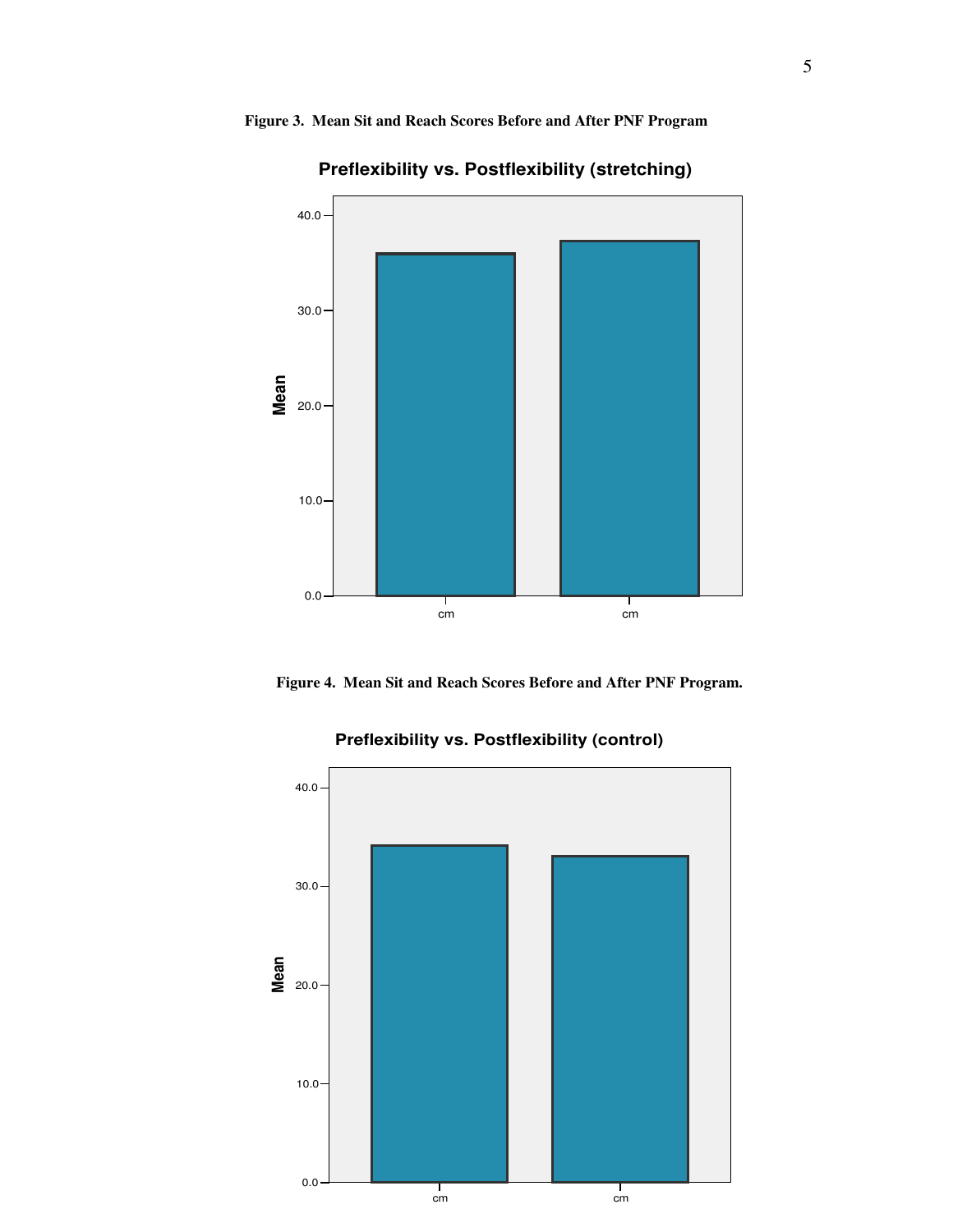![](_page_5_Figure_0.jpeg)

**Figure 5. Mean Change between Stretching and Control Groups**

### **DISCUSSION**

Based on the results of our study, we rejected the null hypothesis. This study compared the effects of PNF stretching in a stretching group vs. a control group. There were significant differences between the mean difference of the stretching group ( $m = 1.3$ ) as compared to the mean difference of the control group the stretching and control group (m  $=-1.1$ ).

The control group's flexibility decrease suggested that tight hamstring muscles possibly due to fatigue and/or poor stretching regimens. Since the stretching group increased in flexibility, PNF stretching can be considered a useful way to stretch. A study conducted by Funk et al., found that PNF stretching performed after exercise enhanced short-term hamstring flexibility, and implementing a PNF stretching routine after exercise may enhance current stretching routines used by athletes (5). The results of our study contradict the findings of Davis et al. who concluded that PNF stretching 3 days per week is not sufficient to increase hamstring flexibility. They also concluded that the inconsistent parameters of PNF stretching make it impossible to determine the most effective type of stretching (7). There is also a study done by Carter et al. on how PNF stretching may cause a decrease in the muscle spindle activity. They concluded that this decrease in activity immediately following PNF stretching could increase the risk of a muscle of tendon injury (8).

We had several limitations in our study. PNF stretching is most effective when it is performed 5-6 days a week (9). Our group was not able to be at practice every day to stretch the girls. Another limitation to our study was not being able to obtain a final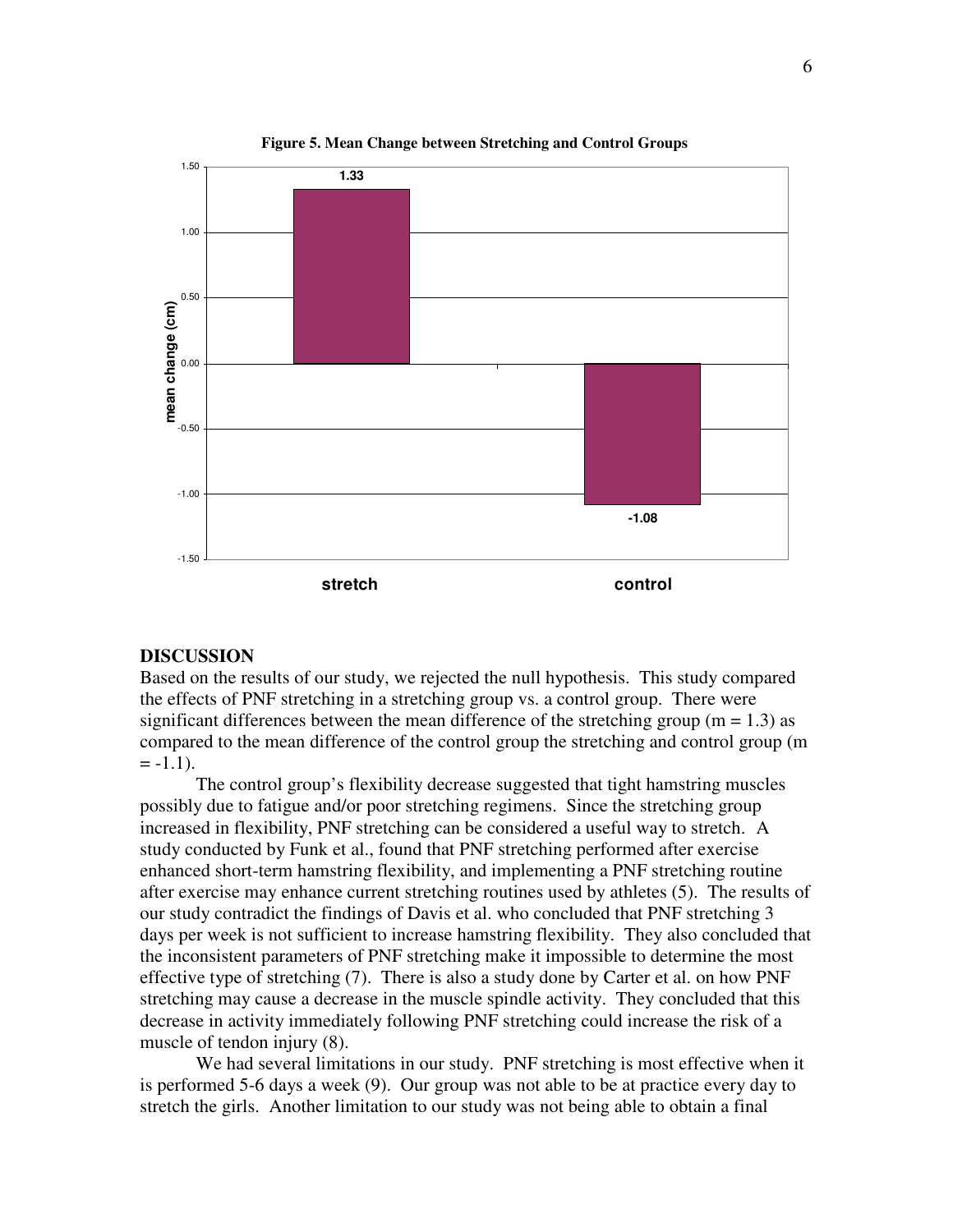baseline immediately after the 3-week stretching period was done. We had a hard time getting the girls to comply with our wishes to come in on their time to get a final baseline sit-and-reach test done. Our results might be skewed because of this limitation. If we would have been able to get our final baseline done immediately after the stretching period, we could have gotten better results. Results might have been different if we stretched for a longer time period, instead of only three weeks. We hypothesize this to be true due to findings stated by Prentice, who found that "PNF stretching is capable of producing greater improvements in flexibility over an extended training period" (9). Another disadvantage of PNF stretching is that a partner is required to assist with the stretch (10).

## **CONCLUSIONS**

In conclusion, it is determined that there is a significant difference between the stretching group, which did PNF stretching, and the control group. The effectiveness of PNF stretching would be important information for athletes, coaches, and athletic trainers. Coaches could use this information to incorporate a stretching regimen for their athletes. There are many types of stretching, so it is important to know which type is most effective for the activity an individual is participating in. This information would also be very useful for athletic trainers, who can help fulfill the needs of individual athletes who wish to stretch.

## **ACKNOWLEDGEMENTS**

We would like to thank the University of Wisconsin- Eau Claire women's soccer team for participating in our study.

**Address for correspondence:** Mayer JM, University of Wisconsin-Eau Claire, Eau Claire, WI, USA, 54701. (715) 828-2249. Email: mayerjm@uwec.edu